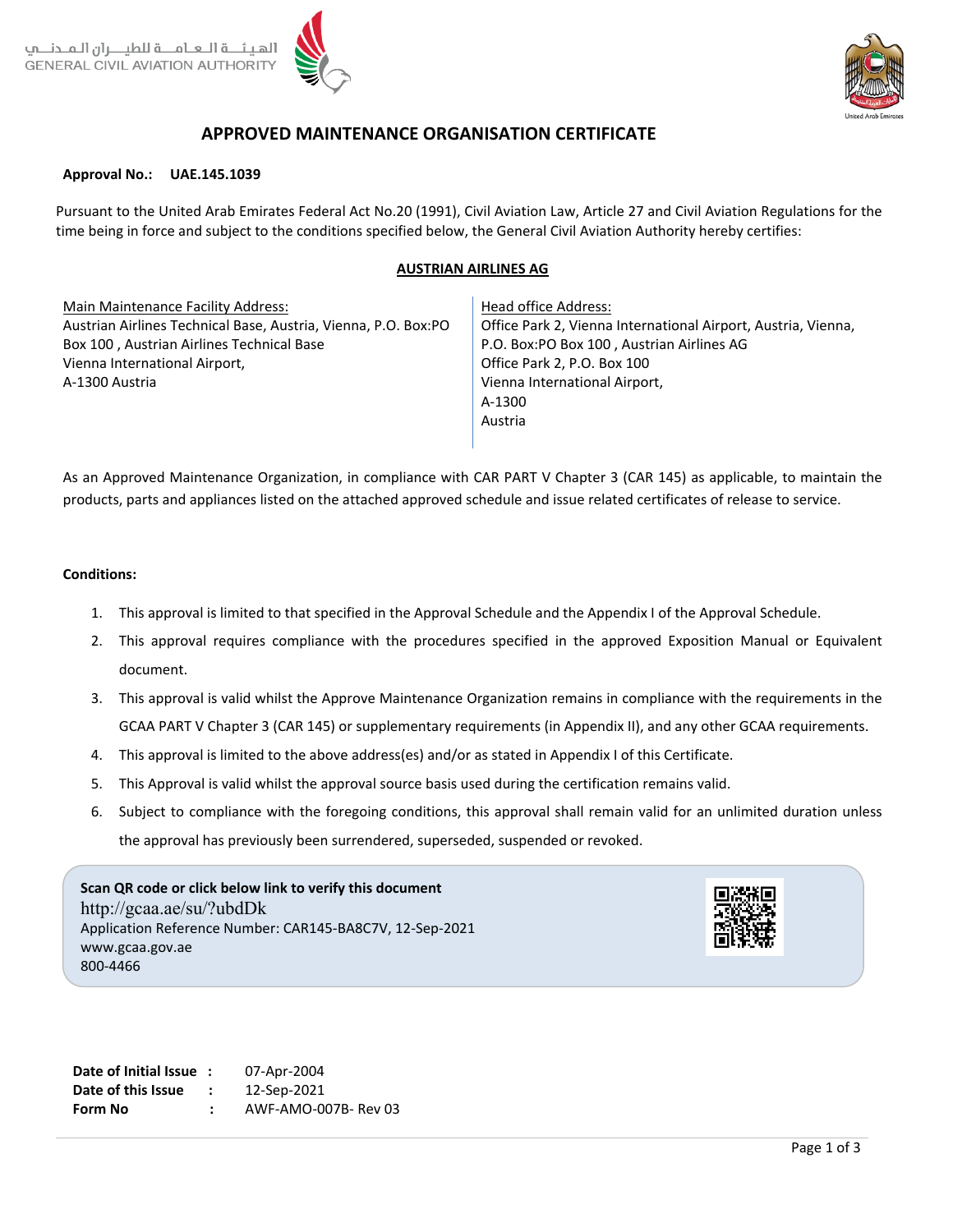



الهيئـــة الــعــامــــة للطيــــران الـمــدنــــمي GENERAL CIVIL AVIATION AUTHORITY

**UAE.145.1039**

# **APPROVAL SCHEDULE**

| <b>Aircraft Rating</b>       |                                  |             |             |  |  |
|------------------------------|----------------------------------|-------------|-------------|--|--|
| <b>RATING</b>                | <b>LIMITATION</b>                | <b>BASE</b> | <b>LINE</b> |  |  |
| A1 - Aeroplane above 5700 Kg | Airbus A380 (EA GP 7200)         |             | x           |  |  |
|                              | Airbus A380 (RR RB211 Trent 900) |             | Χ           |  |  |
|                              | Boeing 777-200/300 (GE 90)       |             | Χ           |  |  |
|                              | Boeing 787-10 (GE GEnx)          |             | Χ           |  |  |
|                              | Boeing 787-9 (GE GEnx)           |             | Χ           |  |  |

Notes:

- Line maintenance approvals are limited to the stations referred on the Appendix I to this certificate.

- This approval schedule is limited to those products and activities specified in the scope of approval section contained in the approved EASA Maintenance Organization Exposition.

- This approval schedule supersedes the previous approved certificate.

# **APPENDIX I LIMITATIONS OF BASE MAINTENANCE APPROVAL** Not applicable

# **LIMITATIONS OF LINE MAINTENANCE APPROVAL**

| <b>Station</b> | Airbus A380 (EA GP<br>7200) | Airbus A380 (RR<br><b>RB211 Trent 900)</b> | Boeing 777-200/300<br>(GE 90) | Boeing 787-10 (GE<br>GEnx) | Boeing 787-9 (GE<br>GEnx) |
|----------------|-----------------------------|--------------------------------------------|-------------------------------|----------------------------|---------------------------|
| <b>VIE</b>     | L2                          | ∟2                                         | L2                            | L2                         |                           |

| Date of Initial Issue: |              | 07-Apr-2004          |
|------------------------|--------------|----------------------|
| Date of this Issue     | $\mathbf{L}$ | 12-Sep-2021          |
| <b>Form No</b>         |              | AWF-AMO-007B- Rev 03 |